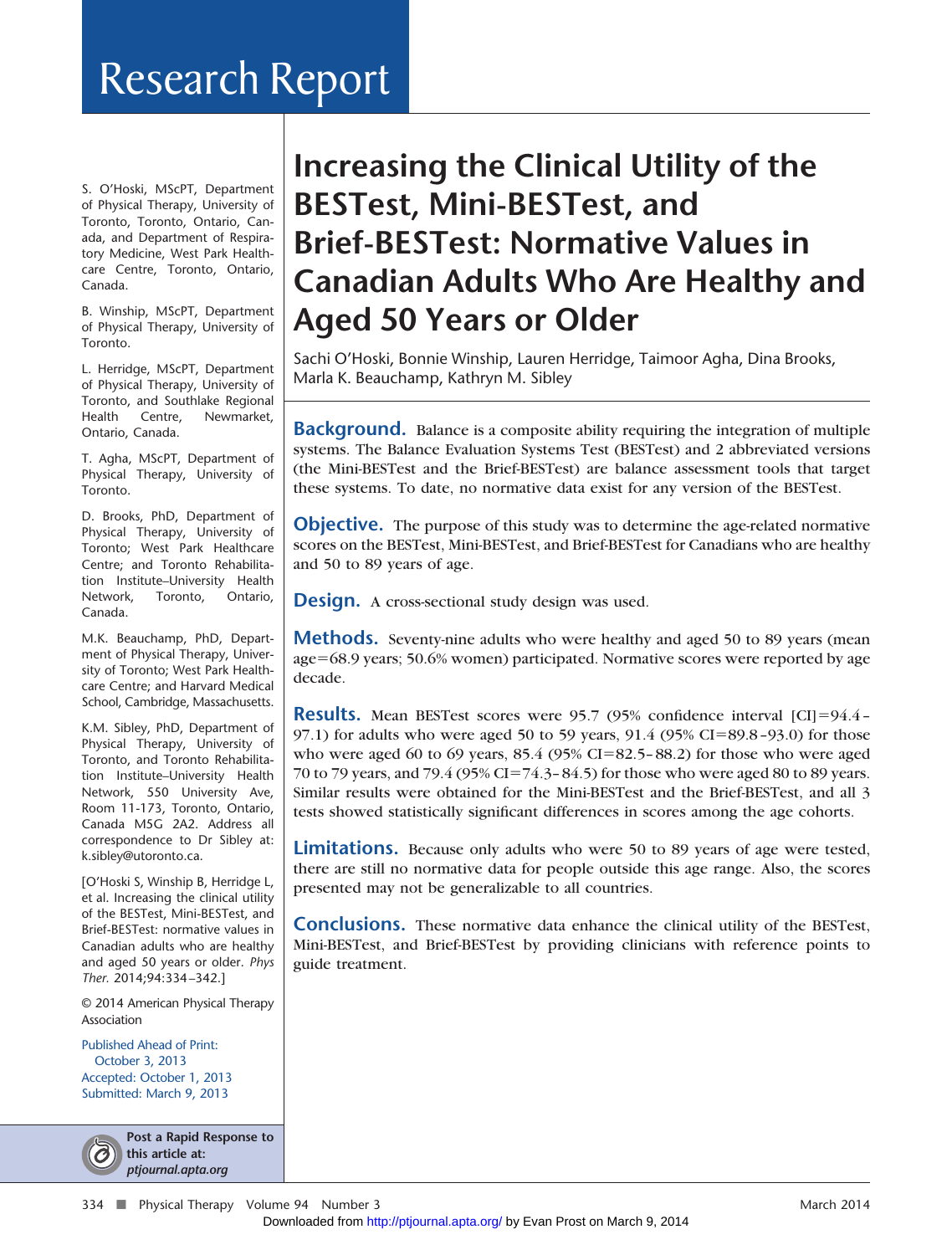**A** peroximately one third of people who live in the community and are more than 65 years of age fall each year.<sup>1</sup> Falls are people who live in the community and are more than 65 associated with increased morbidity and mortality as well as high health care costs.2 Many risk factors for falls have been identified, and an important modifiable risk factor is a deficit in balance.<sup>3-6</sup> Defined as the ability to maintain the body's center of mass over its base of support, balance is not a stand-alone skill; it is a composite ability involving the rapid, automatic anticipatory and reactive integration of information from several systems.7,8 Many of the components that contribute to balance, such as strength and sensation, are impaired in elderly people.3,4,6,9 Therefore, appropriate clinical assessment tools are necessary to screen for balance impairments.

Commonly used functional balance tests, including the Berg Balance Scale  $(BBS)^{10}$  and the Timed "Up & Go" Test (TUG),<sup>11</sup> have been designed to identify balance problems and predict fall risk.10,12–14 However, few balance tests have been developed to identify the underlying systems responsible for balance deficits. An understanding of the systems underlying deficits in postural control is critical for diagnosing specific impairments and developing individualized treatment plans.8 The Balance Evaluation Systems Test (BESTest) is a recently developed standardized functional balance tool that is aimed at identifying the components contributing to dysfunctional balance; it targets 6 postural control subsystems (Tab. 1).15 The BESTest has been shown to have high interrater reliability, high test-retest reliability, and very good validity in people with Parkinson disease (PD).<sup>16</sup> Performance on the BESTest has been shown to discriminate between people who have PD and experience falls and people who have PD and do

not experience falls<sup>16,17</sup> and between the impairments associated with several clinical diagnoses, including PD and vestibular dysfunction.15 The BESTest also has been used in people with cerebral palsy, peripheral neuropathy, total hip replacements, fibromyalgia, and chronic obstructive pulmonary disease.<sup>15,18-20</sup>

Despite its validation and published findings, the BESTest is not often used in clinical practice, $21$  perhaps because the administration time which has been reported to range from 20 to 60 minutes<sup>15,22</sup>—may not be feasible in all clinical settings. Accordingly, an abbreviated version of the BESTest (Mini-BESTest) was developed as a brief test of dynamic balance that can be administered in less than half the time of the original BESTest.23 The Mini-BESTest consists of 14 of the 36 items from the original BESTest, but the items are scored differently— on a 3-point rather than a 4-point scale.<sup>23,24</sup> Scores on the Mini-BESTest have been shown to correlate well with total BESTest scores,<sup>17</sup> balance confidence scores,<sup>24</sup> and BBS scores in people with PD.25,26 It also has been shown to have high interrater and test-retest reliability.17 The Mini-BESTest has been used to test balance in people with stroke, multiple sclerosis, vestibular disorders, and traumatic brain injury<sup>23</sup> and, like the BESTest, has been shown to discriminate between people who have PD and experience falls and people who have PD and do not experience falls.17

Although the Mini-BESTest fulfills the need for a shorter version of the BESTest, it only provides a total score for dynamic balance and does not identify the underlying impairment. Another abbreviated version, the Brief-BESTest,<sup>22</sup> was developed to maintain the theoretical basis of the original test. Padgett et al<sup>22</sup> examined the intern[al consistency of](http://ptjournal.apta.org/) each item of the BESTest and used item-total correlations to identify the most representative item of each section. The resulting Brief-BESTest consists of 1 item from each section of the original BESTest, with 2 items (single-leg stance and functional forward reach) being scored bilaterally. In preliminary testing, the Brief-BESTest was shown to have interrater reliability comparable to those of the BESTest and the Mini-BESTest and accuracy superior to those of the other tests for identifying people with and without a neurological diagnosis and people who fall versus people who do not fall.<sup>22</sup>

The BESTest has been used with people who were healthy serving as control participants in a few studies,15,19,20 but the small sample sizes in those studies (ranging from 3 to 32 participants), as well as the failure to report scores based on age, limited the generalizability and interpretation of scores achieved by the participants. To date, no normative BESTest, Mini-BESTest, or Brief-BESTest data have been published. The ability to compare patients' scores on the BESTest, Mini-BESTest, and Brief-BESTest with a range of scores expected for people who are healthy and matched for age will be meaningful for clinicians and patients because it will provide a relative indication of balance performance and help guide treatment. Thus, the primary objective of this study was to determine the agerelated normative scores on the BESTest, Mini-BESTest, and Brief-BESTest for Canadians who are healthy and 50 to 89 years of age. We hypothesized that balance scores would differ significantly among the age groups.

## **Method**

Written informed consent was obtained from participants, and a copy of the consent form was pro-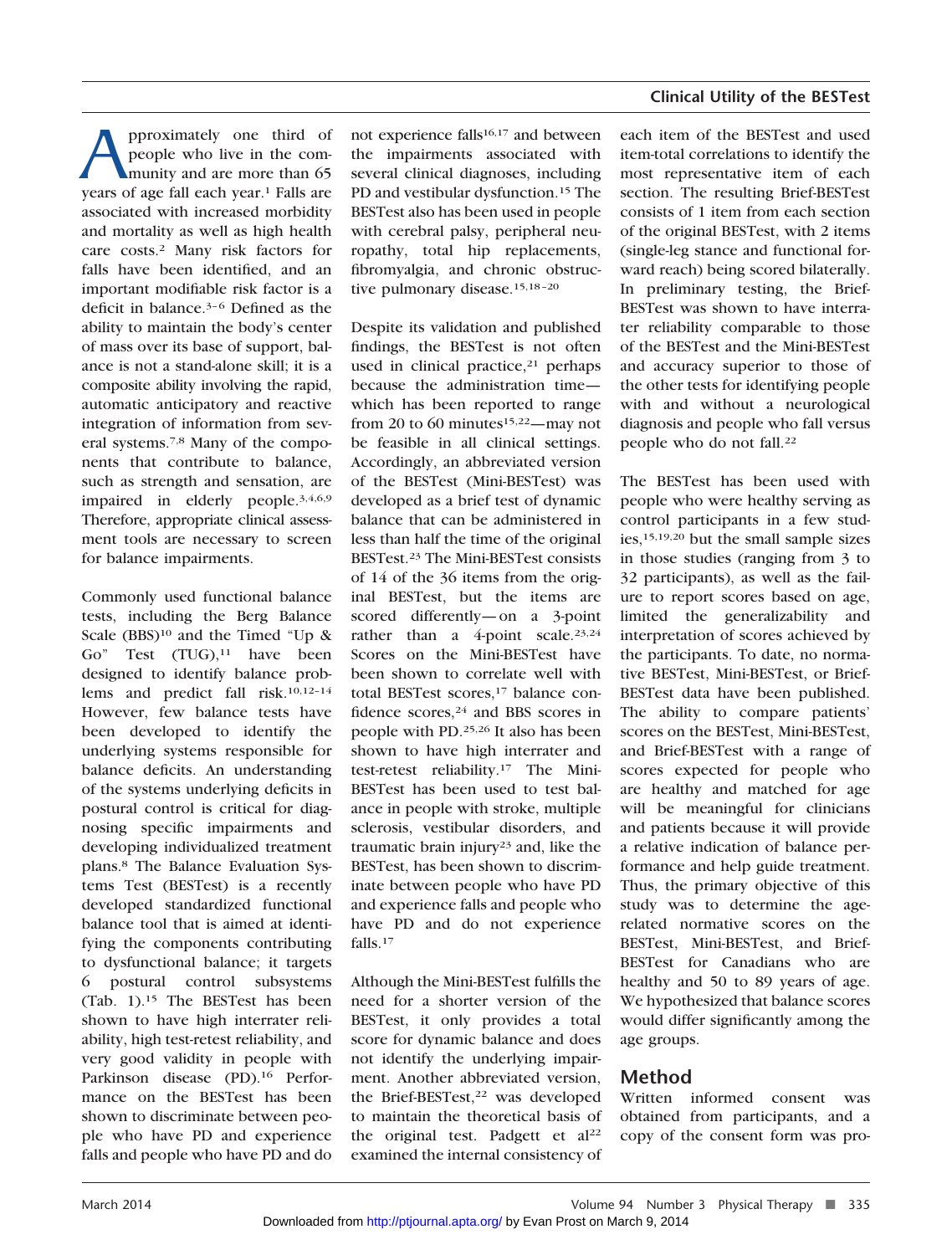## **Table 1.**

Description of Sections and Items of the Balance Evaluation Systems Test<sup>15</sup>

| <b>Section</b>                       | <b>Description</b>                                                                                                                            | <b>Items (Number)</b>                                                                                                                                                                      |
|--------------------------------------|-----------------------------------------------------------------------------------------------------------------------------------------------|--------------------------------------------------------------------------------------------------------------------------------------------------------------------------------------------|
| Biomechanical<br>constraints         | Items in this section evaluate constraints on<br>standing balance, including posture, range of<br>motion, and strength                        | Quality of base of support, postural alignment, ankle<br>strength and range of motion, hip strength,<br>ability to sit on floor and stand up $(1-5)$                                       |
| Stability limits/<br>verticality     | Items in this section evaluate how far the body<br>can move over its base of support and the<br>internal perception of gravitational vertical | Lateral lean in sitting position, verticality, and<br>forward and lateral reach (6-8)                                                                                                      |
| Anticipatory postural<br>adjustments | Items in this section evaluate active movement<br>of the center of mass in anticipation of<br>positional changes                              | Sit-to-stand transfer, rising to toes, single-leg stance,<br>stair tap, and standing arm raise (9-13)                                                                                      |
| Postural responses                   | Items in this section evaluate in-place and<br>compensatory stepping responses to external<br>perturbations                                   | In-place resistance to perturbation and forward,<br>backward, and lateral responses to "push and<br>release" (14-18)                                                                       |
| Sensory orientation                  | Items in this section evaluate increases in<br>postural sway under different sensory<br>conditions                                            | Standing on flat ground and foam with eyes open<br>or closed and standing on ramp with eyes closed<br>$(19$ and $20)$                                                                      |
| Stability in gait                    | Items in this section evaluate stability while<br>walking under conditions in which balance is<br>challenged                                  | Usual gait speed, change in speed, walking with<br>head turns, quick turning and stopping, stepping<br>over obstacle, Timed "Up & Go" Test (TUG), TUG<br>with cognitive dual tasks (21-27) |

vided to each participant. A crosssectional study design was used.

#### **Participants**

Adults (50 – 89 years of age) who were healthy and living in the community were recruited through local advertisements in community centers, hospitals, and universities. Consistent with previous reports of normative scores, 27,28 we targeted a sample size of 80 participants (10 men and 10 women in each decade between 50 and 89 years of age). Assignment to an age cohort was determined by a participant's chronological age at the time of testing.

Interested people were screened over the telephone to determine eligibility for the study. People were included if they met the following 6 criteria: 50 to 89 years of age, living independently in the community, able to speak and read English, able to follow 3-step commands, able to provide written informed consent, and able to **ambulate 6 m indepen**dently without a gait aid. People were **excluded** if they reported a history of dizziness or fainting; a past or current history of a cardiorespiratory, neurological, or musculoskeletal impairment that affected their balance; or current use of any medications that can cause dizziness or impair balance (eg, psychotropic medications).

#### **Procedure**

Each data collection session was completed within a 60-minute period in a quiet laboratory setting at the University of Toronto between January and July 2012. Participants were instructed to wear comfortable, flat shoes. Demographic data, including sex, age, height, and weight, were collected before the administration of the BESTest.

Four members of the research team who were master of physical therapy students (S.O., B.W., L.H., and T.A.) were trained to administer and score the BESTest by first observing the BESTest training DVD29 and then receiving training from a registered physical therapist (M.K.B.) with extensive experience administering the test. To reduce errors in interrater reliability, all 4 testers scored the first 4 participants. The scores for each item of th[e BESTest were](http://ptjournal.apta.org/) then compared to ensure consistency of ratings. When discrepancies in scoring were evident, the testers discussed their rationales for the scores chosen and reached a unified conclusion on how to score future attempts of problematic tasks.

Two of the 4 testers were present for each testing session. For each item on the BESTest, 1 tester read the standardized instructions<sup>29</sup> to the participant while the second tester completed a demonstration of the task. The participant then attempted the task with close supervision provided by the second tester to ensure participant safety. If the participant's attempt indicated an obvious misunderstanding of the instructions, another demonstration was given, and the participant was allowed a second attempt at the task. Each task was scored immediately after completion, and participants were provided with a verbal summary of their BESTest results at the end of the session.

Scoring of the Mini-BESTest and Brief-BESTest occurred after the completion of all testing sessions and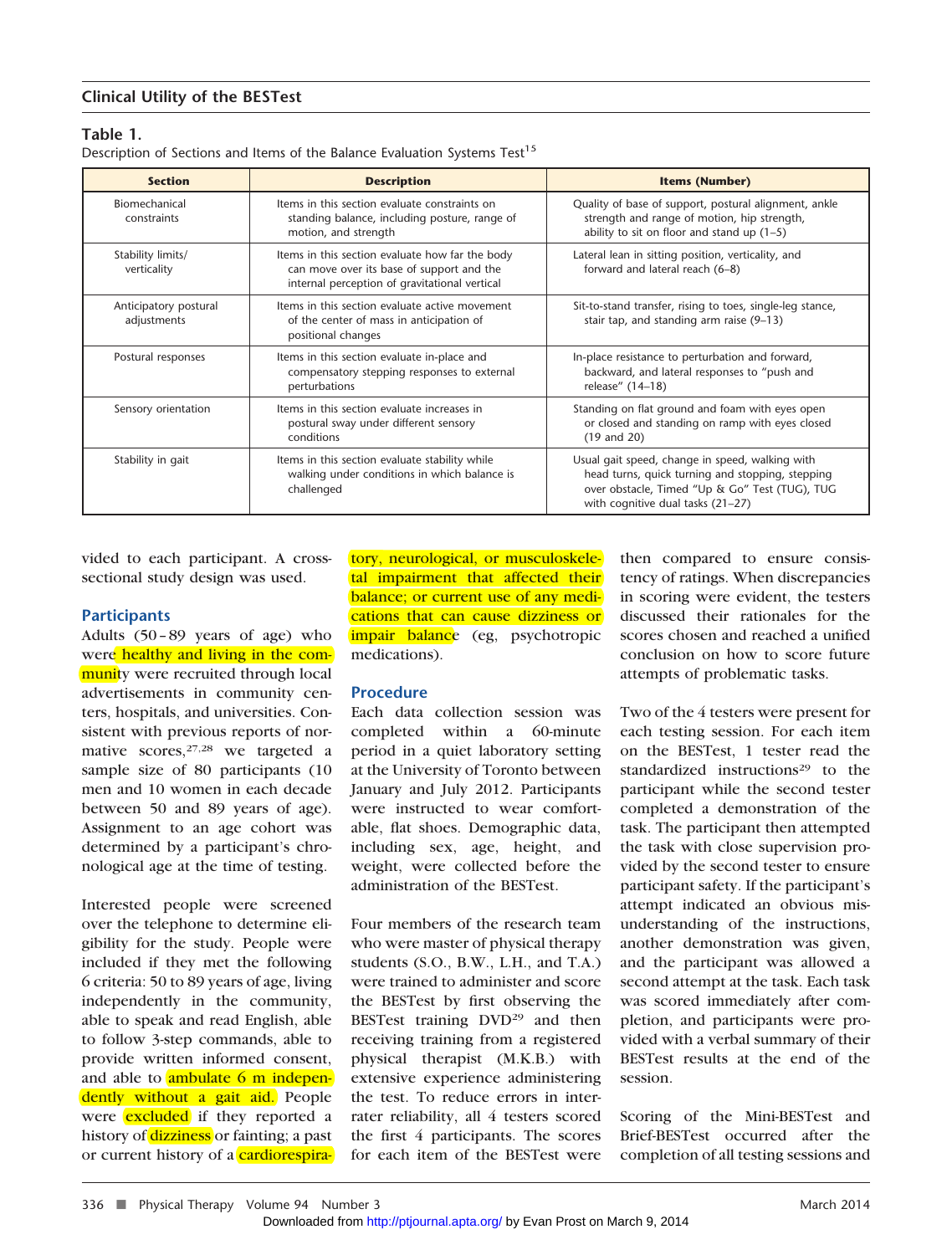was based on the performance of the BESTest tasks; participants did not complete Mini-BESTest or Brief-BESTest tasks separately. All scores were calculated by 2 of the testers and verified by the other 2 testers at the time of data entry.

## **Outcome Measures**

**BESTest.** The BESTest<sup>15</sup> consists of 36 items grouped into 6 categories (Tab. 1). Each task is scored on an ordinal scale from 0 to 3, as judged by time or performance criteria. The total BESTest score is a sum of all of the individual items, resulting in a maximum score of 108 points. Scores are converted to percentages; higher scores indicate better balance performance. Materials needed to administer the BESTest, including a 10-degree incline ramp, a 60- $\times$ 60-cm block of approximately 10-cm (4-in), medium-density Tempur foam (Tempur-Pedic North America Inc, Medical Division, Lexington, Kentucky), and the BESTest training DVD, were purchased from the BESTest website.29 All other materials were used in accordance with BESTest written standards. The stair height was 17 cm, and the obstacle (2 stacked shoe boxes) height was 25 cm. A 2.25-kg (5-lb) plate was used for the standing arm raise item in the anticipatory postural adjustments section.

Mini-BESTest. The Mini-BESTest<sup>23</sup> includes 14 items from 4 of the 6 sections of the BESTest. It includes 3 tasks for anticipatory postural adjustments, 3 tasks for postural responses, 3 tasks for sensory orientation, and 5 tasks for stability in gait. It does not include any items from the biomechanical constraints or stability limits/verticality sections because items from these sections were not deemed to measure dynamic balance. Items are scored from 0 to 2, and the scores are summed to obtain a total score out of a possible maximum score of 28

points.24 Higher scores indicate better balance performance.

**Brief-BESTest.** The Brief-BESTest<sup>22</sup> was created from 6 items of the BESTest, 1 from each section, with 2 items (single-leg stance and functional forward reach) being scored bilaterally, resulting in an 8-item test. Items are scored from 0 to 3, and the scores are summed to obtain a total score out of a possible maximum score of 24 points. Higher scores indicate better balance performance. Because this test was created by compiling the most statistically representative item from each section of the BESTest, each item has its own section score.

## **Data Analysis**

Descriptive statistics (mean, SD, and 95% confidence interval) were calculated for age, height, weight, body mass index, BESTest (total score and section scores), Mini-BESTest, and Brief-BESTest (total score and section scores). Box plots were used to show the median, minimum, and maximum values and the 25th to 75th percentiles for the BESTest, Mini-BESTest, and Brief-BESTest total scores for each age cohort. Both graphic and statistical methods (Shapiro-Wilk test) were used to determine normality. Because the data were not normally distributed, Kruskal-Wallis analyses were used to determine whether balance scores differed significantly across age groups within each of the balance tests. All statistical analyses were conducted with SPSS software (version 19.0 for Windows, SPSS Inc, Chicago, Illinois).

## **Results**

The targeted sample size  $(n=10)$  was achieved in all age and sex cohorts except for men who were 80 to 89 years old (n-9), resulting in a total sample size of 79 participants. The descriptive characteristics of the participants are shown [in Table 2. Mini-](http://ptjournal.apta.org/) BESTest scores are missing for 1 man in the 50- to 59-year-old cohort and for 2 men in the 60- to 69-year-old cohort because of differences in scoring of the BESTest and Mini-BESTest (Tab. 3). A score of 2 points on item 20 in the sensory orientation section of the BESTest could correspond to a score of either 1 or 2 on item 9 of the Mini-BESTest; therefore, these 3 tests were not included in the analyses.

Table 3 shows the normative scores on the BESTest (total score and section scores), Mini-BESTest, and Brief-BESTest (total score and section scores) for each age cohort. Figures 1, 2, and 3 show the box plots for each test's total score. Mean total scores decreased with age for all 3 tests. The Kruskal-Wallis analyses showed significant differences across age groups on the BESTest  $(\chi^2 = 47.990, df = 3, P < .001)$ , Mini-BESTest  $(\chi^2 = 41.662, df = 3, P <$ .001), and Brief-BESTest  $(\chi^2 = 37.608,$  $df=3$ ,  $P<.001$ ) as well as all subscores on the BESTest and Brief-BESTest (Tab. 3).

## **Discussion**

The present study provides BESTest, Mini-BESTest, and Brief-BESTest scores for a representative cohort of older adults who were healthy and living in the community and fills a gap in the literature because no normative data previously existed for these measures. The results of the present study can be used by clinicians to guide the interpretation of balance scores on the BESTest, Mini-BESTest, and Brief-BESTest. Furthermore, our data support our hypothesis that BESTest, Mini-BESTest, and Brief-BESTest scores would decrease with age.

Balance scores showed a significant decline with age, as expected from previous work.<sup>28,30</sup> Isles et al<sup>30</sup> found that balance performance, as measured with the TUG, the Step Test,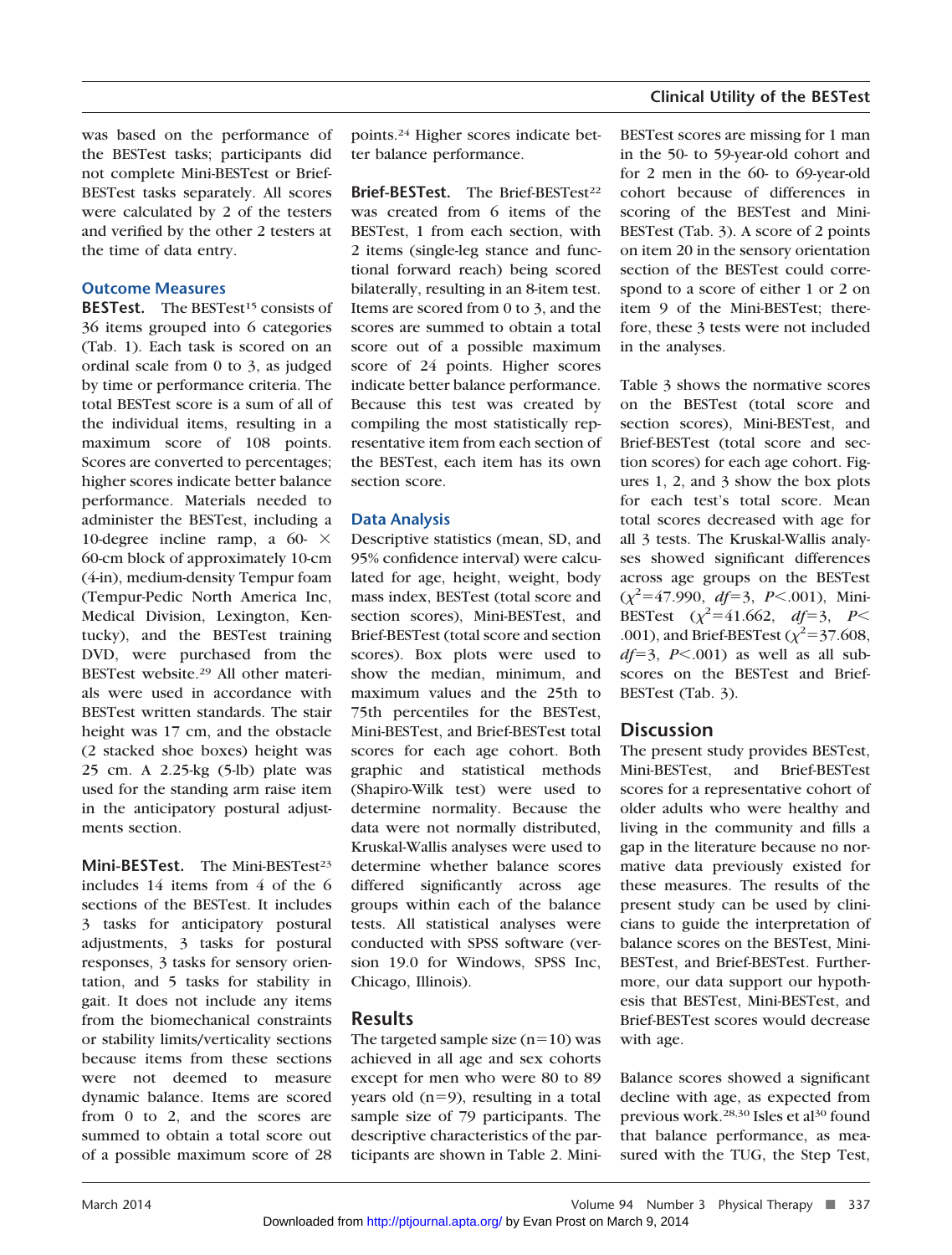## **Table 2.**

Participant Characteristics

|                               |       |              |                     |                |              |                     | Age Cohort (y) |             |                     |               |             |                     |               |
|-------------------------------|-------|--------------|---------------------|----------------|--------------|---------------------|----------------|-------------|---------------------|---------------|-------------|---------------------|---------------|
|                               |       |              | $50 - 59$           |                |              | $60 - 69$           |                |             | $70 - 79$           |               |             | 80-89               |               |
| <b>Characteristic</b>         | Group | $\mathbf{r}$ | $\overline{X}$ (SD) | <b>Range</b>   | $\mathbf{r}$ | $\overline{X}$ (SD) | <b>Range</b>   | $\mathbf n$ | $\overline{X}$ (SD) | <b>Range</b>  | $\mathbf n$ | $\overline{X}$ (SD) | <b>Range</b>  |
| Age $(y)$                     | Total | 20           | 55.5(3.1)           | $50 - 59$      | 20           | 63.5(2.9)           | $60 - 69$      | 20          | 74.0(0.5)           | $70 - 79$     | 19          | 82.5(0.5)           | $80 - 87$     |
|                               | Men   | 10           | 54.6(3.0)           | $50 - 58$      | 10           | 64.2(3.1)           | $60 - 69$      | 10          | 73.4(2.0)           | $70 - 77$     | 9           | 82.3(2.6)           | $80 - 87$     |
|                               | Women | 10           | 56.4(3.1)           | $50 - 59$      | 10           | 62.8(2.8)           | $60 - 67$      | 10          | 74.5(2.3)           | $71 - 79$     | 10          | 82.6(2.2)           | $80 - 87$     |
| Height (m)                    | Total | 20           | 1.7(0.1)            | $1.5 - 1.9$    | 20           | 1.7(0.0)            | $1.5 - 1.8$    | 20          | 1.7(0.0)            | $1.6 - 1.9$   | 19          | 1.6(0.0)            | $1.5 - 1.8$   |
|                               | Men   | 10           | 1.8(0.1)            | $1.7 - 1.9$    | 10           | 1.8(0.0)            | $1.7 - 1.8$    | 10          | 1.7(0.1)            | $1.6 - 1.9$   | 9           | 1.7(0.0)            | $1.7 - 1.8$   |
|                               | Women | 10           | 1.6(0.1)            | $1.5 - 1.7$    | 10           | 1.7(0.1)            | $1.5 - 1.8$    | 10          | 1.6(0.0)            | $1.6 - 1.7$   | 10          | 1.5(0.1)            | $1.5 - 1.7$   |
| Weight (kg)                   | Total | 20           | 72.5 (19.1)         | $52.3 - 116.0$ | 20           | 75.8(3.0)           | 52.2-100.2     | 20          | 70.3(2.0)           | $50.5 - 83.0$ | 19          | 67.1(2.6)           | $50.5 - 83.0$ |
|                               | Men   | 10           | 81.6 (15.4)         | $59.1 - 105.2$ | 10           | 81.4(9.7)           | 64.0-100.2     | 10          | 77.6(3.6)           | 72.0-83.0     | 9           | 75.1(8.0)           | $61.0 - 83.0$ |
|                               | Women | 10           | 63.5 (18.8)         | $52.3 - 116.0$ | 10           | 70.2 (14.7)         | 52.2-97.5      | 10          | 63.1(6.3)           | $50.5 - 72.6$ | 10          | 59.9 (8.9)          | $50.5 - 79.5$ |
| Body mass                     | Total | 20           | 25.2(4.9)           | $20.1 - 31.8$  | 20           | 26.1(1.1)           | $19.1 - 35.8$  | 20          | 25.0(0.6)           | $18.6 - 30.1$ | 19          | 25.6(0.8)           | $20.2 - 32.3$ |
| index<br>(kq/m <sup>2</sup> ) | Men   | 10           | 26.0(3.9)           | $20.1 - 31.8$  | 10           | 26.5(3.9)           | $21.4 - 35.1$  | 10          | 25.8(2.7)           | $20.7 - 30.1$ | 9           | 26.1(2.6)           | $21.9 - 29.0$ |
|                               | Women | 10           | 24.4(5.8)           | $20.1 - 30.7$  | 10           | 25.8(5.8)           | $19.1 - 35.8$  | 10          | 24.2(2.3)           | $18.6 - 26.7$ | 10          | 25.2(4.0)           | $20.2 - 32.3$ |

the Functional Reach Test, and the Lateral Reach Test, gradually declined with age in women who were 20 to 80 years old, dwelled in the community, and were independently mobile. Similarly, Steffen et al28 demonstrated a consistent trend for scores on the BBS and the TUG to decline with age in older adults dwelling in the community.

The BESTest was used to measure balance in people who were healthy in 3 previous studies.15,19,20 However, the data were obtained for comparison with data from patients with a variety of health conditions, rather than with the specific purpose of providing normative scores that could be used as a reference for clinicians.15,19,20 Therefore, the sizes of the healthy control group samples in those studies were small, and the authors did not provide scores by age decade. Overall mean BESTest scores in earlier work ranged from 90.6% (for people with a mean age of 65.7 years)<sup>15</sup> to 95.6% (for people with a mean age of 46.5 years).<sup>19</sup> These scores are similar to the scores that we obtained for the corresponding age groups in the present study

(95.7% for participants with a mean age of 55.5 years and 91.4% for participants with a mean age of 63.5 years).

Visual inspection of the box plots suggested a considerable increase in the variation across balance scores with age. Furthermore, although the variation in the BESTest scores of our participants who were 50 to 69 years old (SD-1.4 –3.9) was similar to that reported in other studies  $(SD=2.9-4.8),^{15,19,20}$  we found greater variation in scores for older participants (SD-4.6 –10.8 for participants who were 70 years of age and older). These results may have been obtained because we did not control for participants' activity levels, which are known to be related to balance and to change with age.<sup>31,32</sup> We also did not control for the presence of comorbidities that were not thought to affect balance, and it is likely that our older participants had more comorbidities.<sup>33</sup> However, other normative studies of balance measures, such as single-leg stance, 34 BBS and TUG,<sup>28</sup> and lateral and forward reach,<sup>30</sup> have not yielded similar results. Another [possibility is that](http://ptjournal.apta.org/) the BESTest<sup>30</sup> was able to detect a wider variety of impairments than other balance measures because of the wide variety of tasks included in the BESTest. The increased variability in BESTest, Mini-BESTest, and Brief-BESTest scores with age needs to be examined further.

Our findings fill an important knowledge gap and may facilitate the use of the BESTest, Mini-BESTest, or Brief-BESTest by clinicians. A recent survey showed that the 3 balance measures most commonly used by physical therapists in Ontario, Canada, were single-leg stance, BBS, and TUG21—all measures with normative data.28,34 The reference data that we have provided by age decade for BESTest, Mini-BESTest, and Brief-BESTest scores will allow more widespread use of these tests, which are among the only tools that enable clinicians to distinguish specific subsystems contributing to impaired balance. This knowledge is essential for allowing clinicians to tailor treatment to target the specific deficits underlying the observed balance limitations in their patients.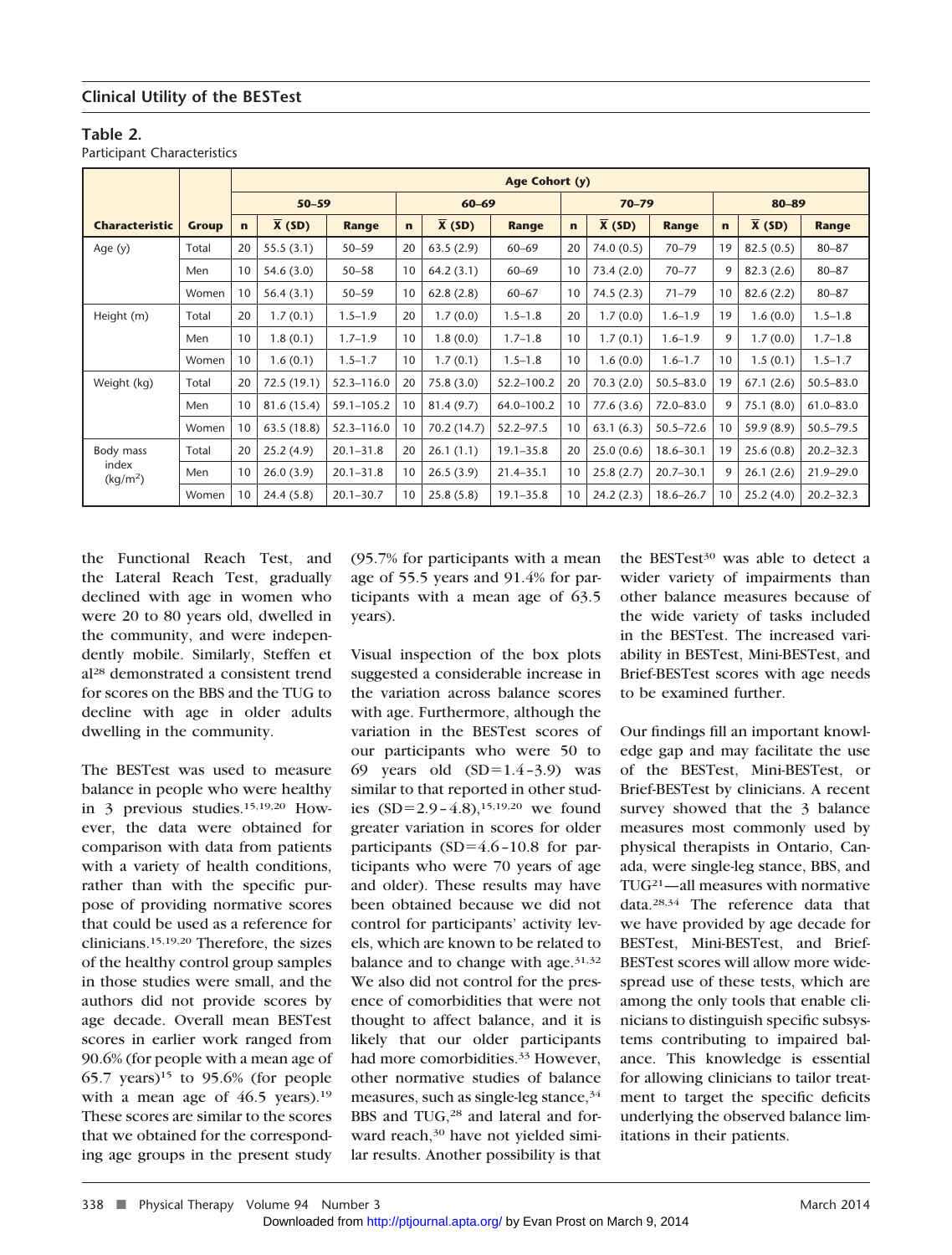|                                       |                |                     |               |                |                                 | Age Cohort (y) |                |                                 |                       |                 |                                 |                       | Kruskal-Wallis |          |                |
|---------------------------------------|----------------|---------------------|---------------|----------------|---------------------------------|----------------|----------------|---------------------------------|-----------------------|-----------------|---------------------------------|-----------------------|----------------|----------|----------------|
|                                       |                | $50 - 59$           |               |                | $60 + 69$                       |                |                | 70-79                           |                       |                 | 80-89                           |                       |                | Analysis |                |
| Test                                  | $\epsilon$     | $\overline{X}$ (SD) | 95% CI        | $\blacksquare$ | (SD)<br>$\overline{\mathbf{x}}$ | 95% CI         | $\blacksquare$ | (SD)<br>$\overline{\mathbf{x}}$ | $\overline{U}$<br>95% | $\blacksquare$  | (SD)<br>$\overline{\mathbf{x}}$ | $\overline{U}$<br>95% | $\chi$         | ď        | À,             |
| <b>BESTest</b>                        |                |                     |               |                |                                 |                |                |                                 |                       |                 |                                 |                       |                |          |                |
| Total score (%)                       | 20             | 95.7(2.9)           | 94.4-97.1     | 20             | 91.4(3.4)                       | 89.8-93.0      | 20             | 85.4(6.0)                       | 82.5-88.2             | $\overline{0}$  | 79.4(10.6)                      | 74.3-84.5             | 47.990         | $\sim$   | < .001         |
| Section score (%)                     |                |                     |               |                |                                 |                |                |                                 |                       |                 |                                 |                       |                |          |                |
| Biomechanical constraints             | 20             | 96.3 (9.0)          | 92.1-100.6    | 20             | 89.0 (9.5)                      | 84.6-93.4      | 20             | 83.7 (10.5)                     | 78.8-88.6             | $\overline{19}$ | 78.6 (13.4)                     | $72.1 - 85.1$         | 28.843         | $\sim$   | < .001         |
| Stability limits/verticality          | 20             | 94.8 (4.3)          | 92.7-96.8     | 20             | 92.1 (6.6)                      | 89.1-95.2      | 20             | 87.1 (8.0)                      | 83.4-90.9             | $\overline{0}$  | 85.2 (9.1)                      | 80.8-89.6             | 17.463         | 3        | $-001$         |
| Anticipatory postural adjustments     | 20             | 97.8 (5.2)          | 95.3-100.2    | 20             | 94.4 (6.7)                      | $91.3 - 97.6$  | $\approx$      | 85.6 (12.3)                     | $79.8 - 91.3$         | $\overline{9}$  | 75.1 (18.2)                     | 66.4-83.9             | 28.401         | 3        | $000 -$        |
| Postural responses                    | 20             | 96.9 (4.6)          | 94.8-99.1     | 20             | 88.3 (9.9)                      | 83.7-92.9      | $\overline{c}$ | 85.5 (7.9)                      | 81.8-89.3             | $\overline{9}$  | 76.9 (17.3)                     | 68.5-85.2             | 29.460         | $\sim$   | $000 -$        |
| Sensory orientation                   | 20             | 98.3 (3.0)          | 96.9-99.7     | 20             | 96.7(5.1)                       | 94.3-99.0      | $\overline{c}$ | 94.7 (10.1)                     | 90.0-99.4             | $\overline{9}$  | 88.8 (14.1)                     | $82.0 - 95.5$         | 11.782         | $\sim$   | 008            |
| Stability in gait                     | 20             | 92.6 (5.0)          | 90.3-94.9     | 20             | 90.0 (6.5)                      | 86.9-93.1      | $\overline{c}$ | 77.8 (12.3)                     | $72.1 - 83.6$         | $\overline{9}$  | 73.1 (13.2)                     | 66.8-79.5             | 36.571         | 3        | $000 -$        |
| Mini-BESTest (maximum score=28)       | $\overline{0}$ | 26.3(1.1)           | 25.7-26.8     | $\frac{8}{2}$  | 24.7(2.2)                       | $23.6 - 25.8$  | $\overline{c}$ | 21.0(3.1)                       | $19.5 - 22.4$         | $\overline{9}$  | 19.6(4.2)                       | $17.6 - 21.6$         | 41.662         | $\sim$   | < .001         |
| Brief-BESTest (maximum score)         |                |                     |               |                |                                 |                |                |                                 |                       |                 |                                 |                       |                |          |                |
| Total score (24)                      | 20             | 22.7(1.7)           | $21.9 - 23.5$ | 20             | 20.5(2.2)                       | $19.5 - 21.6$  | $\overline{c}$ | 18.8(3.3)                       | $17.3 - 20.4$         | $\overline{9}$  | 15.0(4.7)                       | $12.8 - 17.3$         | 37.608         | $\sim$   | 001            |
| Section score                         |                |                     |               |                |                                 |                |                |                                 |                       |                 |                                 |                       |                |          |                |
| Biomechanical constraints (3)         | 20             | 2.9(0.5)            | $2.6 - 3.1$   | 20             | 2.1(1.2)                        | $1.5 - 2.6$    | 20             | 2.2(1.0)                        | $1.8 - 2.7$           | $\overline{0}$  | 1.8(1.0)                        | $1.4 - 2.3$           | 14.392         | 3        | 002            |
| Stability limits/verticality (3)      | 20             | 2.7(0.5)            | $2.5 - 2.9$   | 20             | 2.5(0.5)                        | $2.3 - 2.7$    | 20             | 2.4(0.5)                        | $2.1 - 2.6$           | $\overline{9}$  | 2.0(0.5)                        | $1.8 - 2.2$           | 16.710         | 3        | $\overline{0}$ |
| Anticipatory postural adjustments (6) | 20             | 5.7(0.9)            | $5.3 - 6.1$   | 20             | 5.6(0.8)                        | $5.2 - 5.9$    | $\overline{c}$ | 4.0(2.0)                        | $3.0 - 4.9$           | $\overline{9}$  | 2.6(2.1)                        | $1.6 - 3.7$           | 29.417         | $\sim$   | $000 -$        |
| Postural responses (6)                | 20             | 5.7(0.7)            | $5.3 - 6.0$   | 20             | 4.9(1.2)                        | $4.3 - 5.4$    | 20             | 4.8(0.7)                        | $4.4 - 5.1$           | $\overline{9}$  | 3.8(2.0)                        | $2.8 - 4.8$           | 17.413         | $\sim$   | $\overline{0}$ |
| Sensory orientation (3)               | 20             | 2.8(0.4)            | $2.6 - 3.0$   | 20             | 2.6(0.6)                        | $2.3 - 2.9$    | $\overline{c}$ | 2.7(0.6)                        | $2.4 - 2.9$           | $\overline{0}$  | (0.8)<br>2.1                    | $1.7 - 2.5$           | 10.566         | 3        | $\frac{4}{10}$ |
| Stability in gait (3)                 | 20             | 3.0(0.0)            | $3.0 - 3.0$   | 20             | 3.0(0.0)                        | $3.0 - 3.0$    | 20             | 2.9(0.3)                        | $2.8 - 3.0$           | $\overline{9}$  | 2.6 (0.5)                       | $2.4 - 2.9$           | 17.152         | 3        | $\overline{0}$ |

on v. J,  $\tilde{\zeta}$ ÷  $\mathfrak{c}$  $\ddot{\phantom{0}}$  $\overline{\mathbf{C}}$  $\overline{1}$ ء<br>د  $:$   $PFCT$  $\ddot{\cdot}$ **Table 3.**

## **Clinical Utility of the BESTest**

*a* CI-

confidence interval.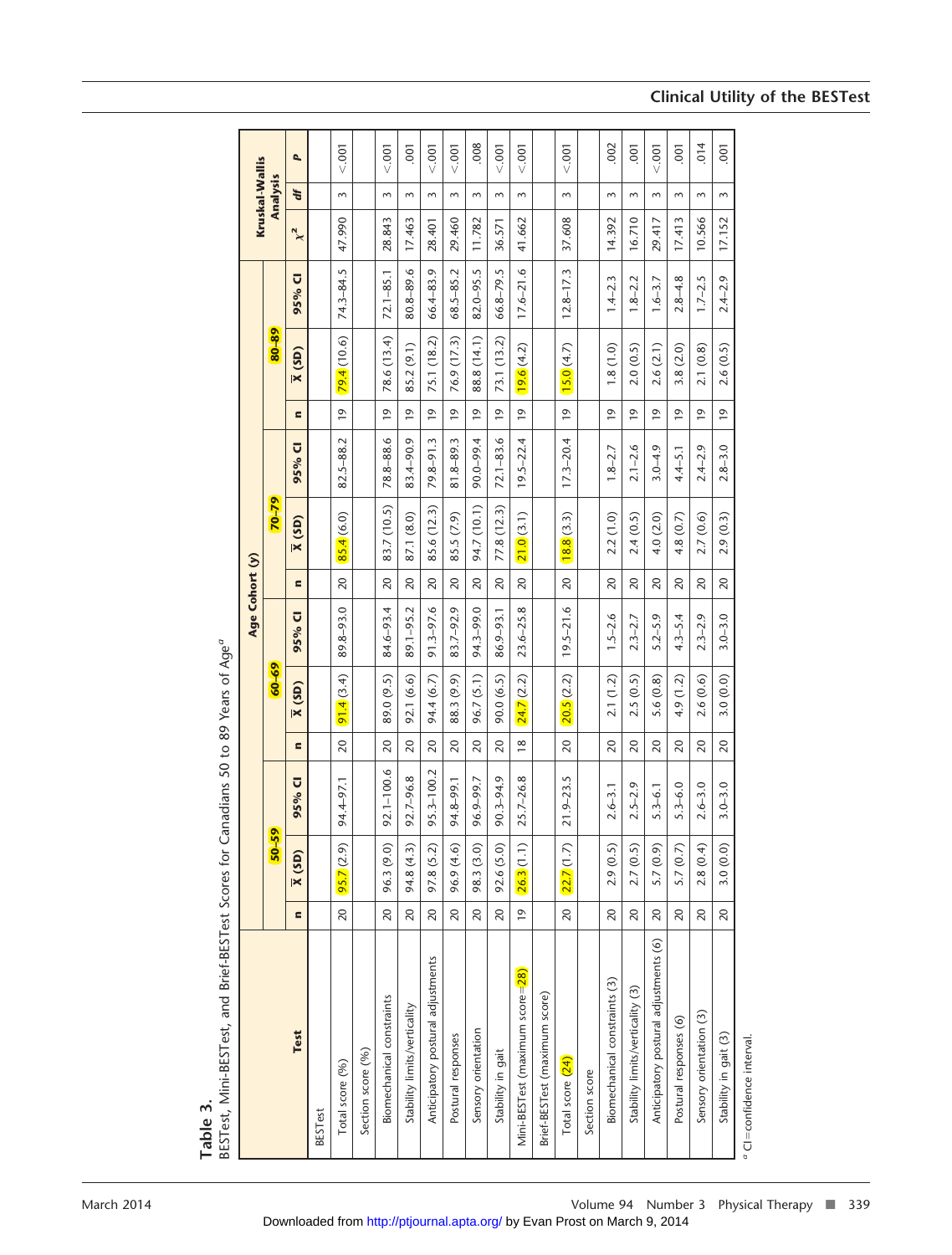

## **Figure 1.**

Box plot comparing total BESTest scores for 4 age cohorts (*P*.001; Kruskal-Wallis test). Minimum and maximum values, upper and lower quartiles, and the median (line inside the box) are depicted. The length of the box represents the interquartile range (IQR). Values more than 3 IQRs from either end of the box are considered extremes and are denoted by an asterisk. Values more than 1.5 IQRs but less than 3 IQRs from either end of the box are considered outliers and are denoted by "o."



## **Figure 2.**

Box plot comparing Mini-BESTest scores for 4 age cohorts ( $P$ <.001; Kruskal-Wallis test). Minimum and maximum values, upper and lower quartiles, and the median (line inside the box) are depicted. The length of the box represents the interquartile range (IQR). Values more than 1.5 IQRs but less than 3 IQRs from either end of the box are considered outliers and are denoted by "o."

## **Limitations and Future Directions**

A limitation of the present study is that it may not be generalizable because we tested only 79 Canadians who were 50 to 89 years of age. Normative scores for people outside this age range still do not exist. In addition, although our sample was representative of people who were healthy and living in the community in an urban area of Ontario, Canada, our results may not be reflective of populations in other countries. Furthermore, for men in the 80- to 89-year-old cohort, the mean age was 82.3 years and the sample size was 9. The difficulty in recruitment for this cohort could have been due to the increased number of comorbidities present in older people32 affecting eligibility for the present study. Future studies including the administration of the BESTest in people who are healthy should aim to include larger samples and to recruit people across the lifespan and from a variety of countries.

A second limitation of the present study pertains to our inclusion and exclusion criteria, which relied solely on a participant's self-report of his or her own medical status. A more rigorous screening process involving medical examination or chart review may have increased the likelihoods of finding older adults who were healthier and observing higher scores on the balance tests. However, stricter criteria would have decreased the external validity of our findings.

A third limitation of the present study is that although we found that the scores on all of the balance tests differed significantly among the age groups, performing post hoc analyses to determine where those differences existed was beyond the scope of this study. Although a trend for scores to decrease with age was demonstrated visually in Figures 1, 2, [an](http://ptjournal.apta.org/)d 3, further exploration is needed.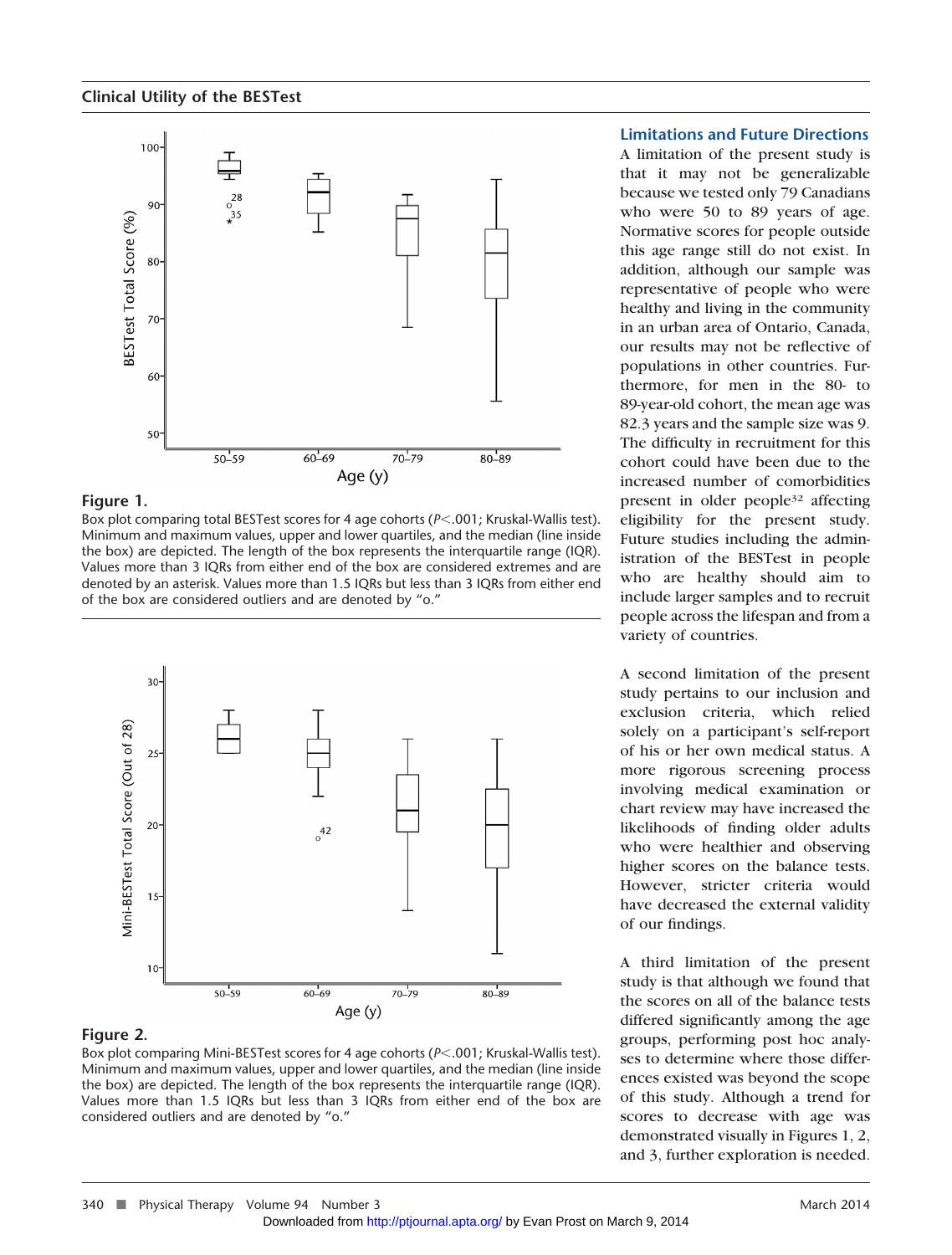Although we took extra precautions to ensure consistency of scoring among testers in the present study, the training DVD that is available from the BESTest website<sup>29</sup> is a comprehensive training tool that should be used by clinicians before adopting this test as an outcome measure. Repeated administration of the BESTest highlighted an issue that clinicians should be aware of when interpreting scores for stability in gait. The scores in this section were the lowest among all of the sections for most of our age groups; we hypothesize that this finding may have been due to difficulties with the last item, the dual-task TUG. Participants in all age groups struggled with counting backward by 3 even before the secondary physical task was added, suggesting that this particular cognitive dual-task item may have been too difficult to distinguish among people with different levels of deficits. This observation is supported by the study of Padgett et al,<sup>22</sup> who found that the dual-task TUG item was the least representative item in the entire BESTest. Simplifying the cognitive task to counting backward by 2 or using a manual dual-task TUG35 may be better alternatives to the current cognitive dualtask TUG, which can be influenced by practice and familiarity with numbers.

In summary, the present study is the first to provide for the BESTest, Mini-BESTest, and Brief-BESTest normative values for older adults who are healthy. The availability of normative values may enhance the utility of these tools as comprehensive measures of balance for clinicians to use with a wide variety of patients. Further research should focus on the predictive validity, reliability, and responsiveness of these tests in people who are healthy as well as the relationship between balance scores and physical activity levels.



#### **Figure 3.**

Box plot comparing total Brief-BESTest scores for 4 age cohorts ( $P < .001$ ; Kruskal-Wallis test). Minimum and maximum values, upper and lower quartiles, and the median (line inside the box) are depicted. The length of the box represents the interquartile range (IQR). Values more than 3 IQRs from either end of the box are considered extremes and are denoted by an asterisk.

All authors provided concept/idea/research design, writing, and data analysis. Ms O'Hoski, Ms Winship, Ms Herridge, Mr Agha, and Dr Beauchamp provided data collection. Ms O'Hoski, Ms Herridge, Ms Brooks, Dr Beauchamp, and Dr Sibley provided project management. Ms Brooks provided fund procurement, facilities/equipment, and institutional liaisons. Ms O'Hoski, Ms Winship, Ms Herridge, and Dr Beauchamp provided study participants. Ms Winship, Ms Herridge, Mr Agha, and Dr Beauchamp provided consultation (including review of manuscript before submission). The authors acknowledge the assistance of Mike Sage in establishing the protocol for this study and thank all of the participants for their time.

This study was approved by the Research Ethics Board at the University of Toronto.

A portion of the data was presented at the Canadian Physiotherapy Association Congress; May 23–26, 2013; Montreal, Quebec, Canada, as part of the Ann Whitmore Collins student research competition.

DOI: 10.2522/ptj.20130104

#### **References**

**1** Tinetti ME, Speechley M, Ginter S. Riskfactors for falls among elderly persons living in the community. *N Engl J Med.* 1988; 319:1701–1707.

- **2** SMARTRISK. *The Economic Burden of Injury in Canada.* Toronto, Ontario, Canada: SMARTRISK; 2009.
- **3** Rubenstein LZ. Falls in older people: epidemiology, risk factors and strategies for prevention. *Age Ageing.* 2006;35:37– 41.
- **4** Sattin R. Falls among older persons: a public-health perspective. *Annu Rev Public Health.* 1992;13:489 –508.
- **5** Tinetti ME, Kumar C. The patient who falls: "It's always a trade off." *JAMA.* 2010; 303:258 –266.
- **6** Fabre JM, Ellis R, Kosma M, Wood RH. Falls risk factors and a compendium of falls risk screening instruments. *J Geriatr Phys Ther.* 2010;33:184 –197.
- **7** Shumway-Cook A. *Motor Control: Translating Research Into Clinical Practice.* 3rd ed. Baltimore, MD: Lippincott Williams & Wilkins: 2007
- **8** Horak FB. Postural orientation and equilibrium: what do we need to know about neural control of balance to prevent falls? *Age Ageing.* 2006;35(suppl 2):7–11.
- **9** Newton RA. Balance and falls among older people. *Generations.* 2003;27:27–31.
- 10 Berg K, Wood-Dauphinée S, Williams J. Measuring balance in the elderly: validation of an instrument. *Can J Public Health.* 1992;83:S7–S11.
- **11** Podsiadlo D, Richardson S. The Timed "Up & Go": a test of basic functional mobility for frail elderly persons. *J Am Geriatr Soc.* 1991;39:142–148.